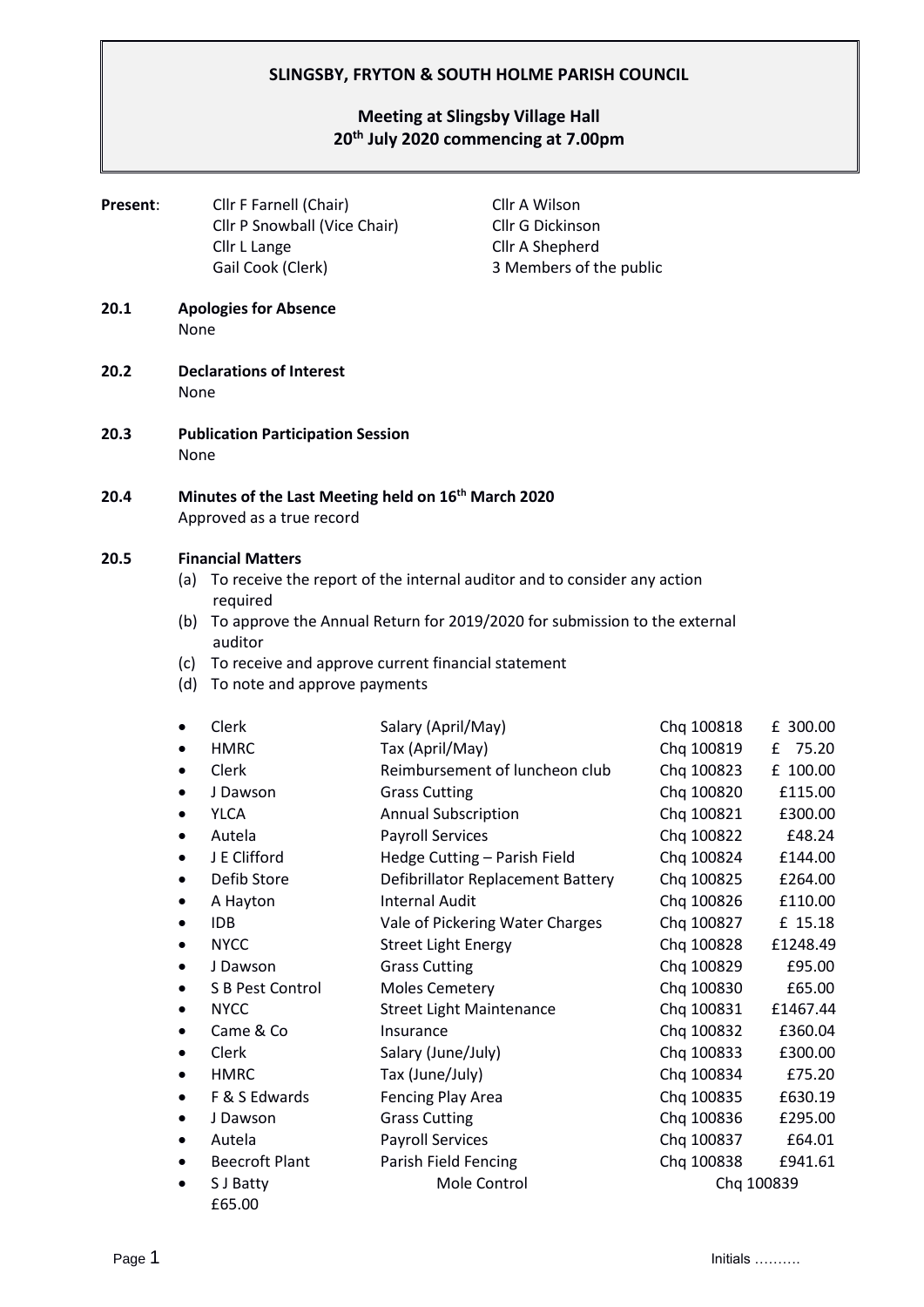## **RESOLVED**

- **(i) That the internal auditor report and annual return for 2019/2020 be approved**
- **(ii) That twenty-two accounts be approved for payment**

#### **20.6 PLANNING APPLICATIONS**

#### 20/00594/HOUSE

Erection of detached garden room and store at Appleton House, The Orchards, Railway Street, Slingsby

## **RESOLVED**

## **Recommend approval**

#### **20/00546/FUL**

Creation of a pedestrian access onto the High Street pavement by formation of steps and an opening in the stone boundary wall at 17 Cavendish Court, Slingsby

#### **RESOLVED**

#### **Members to carry out a site visit as soon as possible**

## **20.7 SLINGSBY ALLOTMENT**

Request to The Parish Council for an extension to the lease for another 10 years.

#### **RESOLVED**

## **That the lease be extended for another ten years at an annual cost of £371 per annum**

#### **20.7 PARISH ITEMS**

## **(a) Covid-19 Update**

A steering group was swiftly set up in the village. Thank you to Geoff Bishop and Kate Giles who co-ordinated over 18 volunteers in the village to carry out everyday tasks such as grocery and prescriptions collections. Thank you also to the Chair of the Parish Council Councillor Fiona Farnell for her hard work and support.

The Hovingham Community Kitchen was set up to cook meals for vulnerable people and people who are shielding. Over the last twelve weeks, meals have been delivered to twenty-one residents in Slingsby, this will be carrying on until the end of August.

#### **(b) Street Lights**

Clerk to liaise with NYCC to obtain an update on the street light maintenance programme.

#### **(c) Highways Issues**

NYCC Highways are due to carry out top surface dressing in the village. Some pot holes have been filled over the last couple of months.

## **(d) Hovingham to Malton Multi-User Route for the Encouragement of Cycling**

Due to new central government funding availability Ryedale Cycling Forum would like support from Swinton Parish Council for a multi-user route for encouragement of cycling from Hovingham to Malton.

It was **agreed** that the Parish Council send a letter of support in principal for the scheme to Ryedale District Council cc to the District and County Councillors utilising the old railway line from Slingsby to Hovingham.